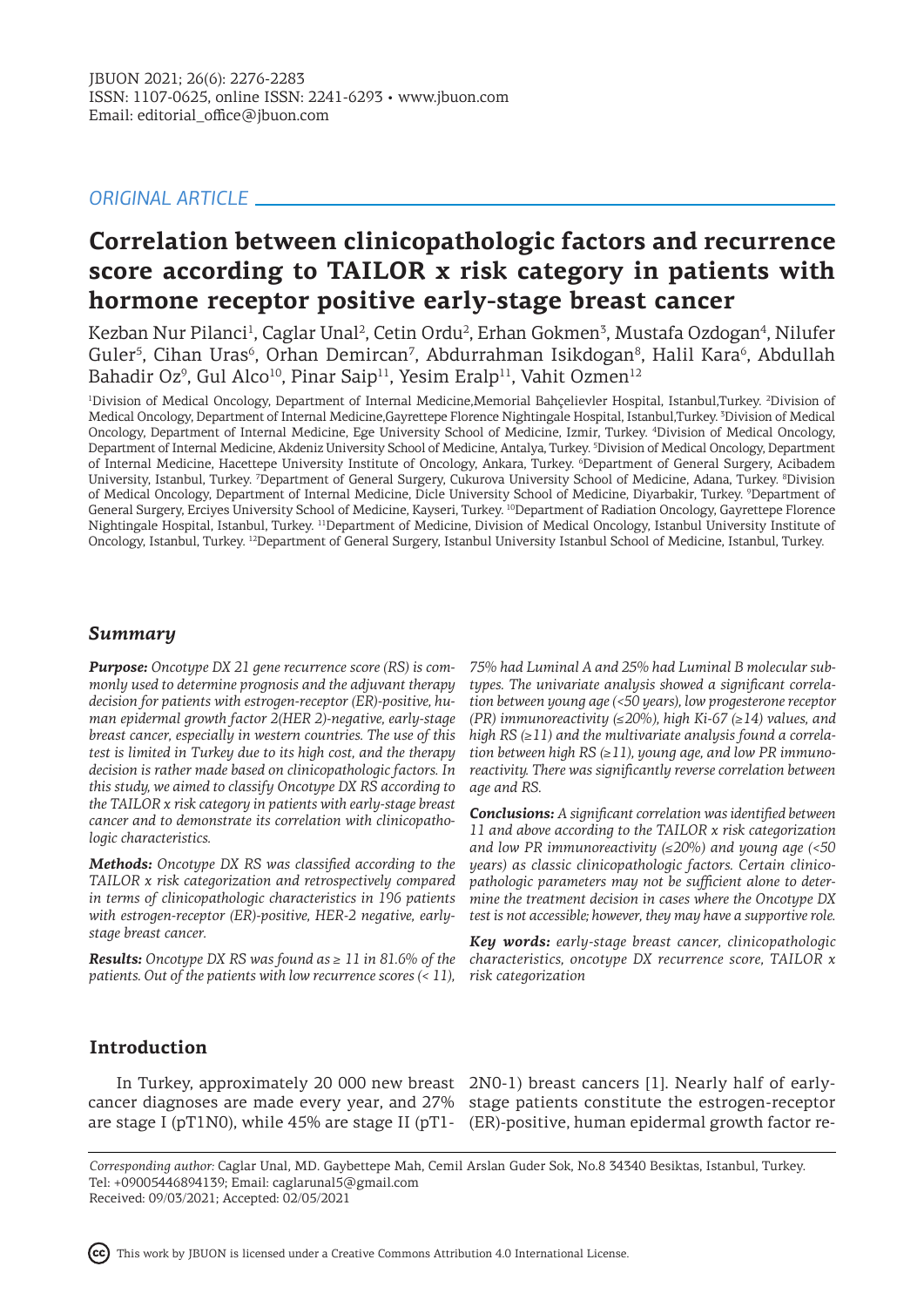ceptor-2 (HER-2)-negative group. Identifying the most appropriate treatment for this group is one of the most important challenges in the management of breast cancer. Most patients have a good prognosis with adjuvant endocrine treatment and recurrence is seen in only 15% despite endocrine treatment [2] and the added systemic chemotherapy reduces the recurrence risk by 2-10% [3,4]. If patient selection is not performed correctly, patients may be subjected to the risks of adjuvant chemotherapy without having its benefits [2]. It is difficult to determine the group of patients who may benefit from chemotherapy. Traditionally speaking, patient characteristics such as age and comorbidities as well as histopathologic characteristics and markers such as lymph node status are used to determine recurrence risk and making the decision on adjuvant chemotherapy [5,6]. However, methods that are more sophisticated are needed to predict treatment response and determine the patients' prognosis. The 21-gene assay Oncotype DX (Genomic Health, Redwood City, CA, USA) test, one of the tests developed for this purpose that assesses the genetic composition of tumor, is more commonly used [7]. Oncotype DX is a reverse transcription polymerase chain reaction (RT-PCR)-based assay that analyzes 16 cancerrelated and 5 reference genes to provide a recurrence score (RS) [2,8]. Its benefit in determining the prognosis in patients with ER-positive, HER-2-negative early-stage breast cancer, identifying the clinical benefit of adjuvant chemotherapy, and evaluating the 10-year distant recurrence risk was validated in previous studies [2,9-13]. Oncotype DX is subdivided into three risk categories: low (<18), intermediate (18-30) and high (>30) scores (2), and the distant recurrence risk is 6.8%, 14.3%, and 30%, respectively [11]. Although patients with high RS benefit from chemotherapy, this benefit is very low for patients with low RS. The potential benefit obtained from chemotherapy is unclear for patients in the intermediate risk group. The study titled 'Trial Assigning Individualized Options for Treatment' (TAILOR x) was designed to help the treatment decision for patients in the intermediate-risk group [14] and differentiated risk categories according to the Oncotype Dx RS (low risk, RS <11; intermediate risk, RS 11-25; high risk, RS > 25) [14]. To minimize the risk for patients to be undertreated, the low-risk group was classified as <11. The 5-year results of that study have been announced and the 5-year distant relapse-free survival was 99%, invasive diseasefree survival 94%, and overall survival 98% with hormone therapy only in the patient group with RS <11 [15].

Our essential aims in this study were to group the Oncotype DS RS we obtained according to the newly defined TAILOR x risk categorization, to evaluate the association between this information and clinical and pathologic risk factors, and to identify parameters that may provide guidance in making decisions on adjuvant therapy in cases where the test is not accessible.

# **Methods**

The study included 196 female patients aged 18- 75 years with ER-positive, HER-2-negative early-stage breast cancer (pT1-3, pN0-N1mic) who consented to take part in the study at 10 oncology centers in different regions of Turkey, and whose data was accessible. The 21-gene recurrence scores were studied in formalinfixed, paraffin-embedded tissue sections collected from patients at a central laboratory. The clinicopathologic characteristics of patients were recorded (age, tumor diameter, histologic grade, ER and PR status (%), HER-2 status, Ki-67, lymph node status) (Table 1). ER and/or PR were considered positive if there was moderate-tostrong nuclear staining in  $\geq$ 1% of the tumor cells [16]. HER-2/neu overexpression was assessed in all patients via immunohistochemistry, and fluorescence in situ hybridization (FISH) was used in patients who were borderline HER-2/neu (2+). No patients with completed FISH analyses were identified as having gene amplification. The Nottingham combined histologic grade (Elston-Ellis modification of the Scarff-Bloom-Richardson grading system) was determined for all tumors [17]. The Ki-67 score was defined as the percentage of positively stained cells among the total number of malignant cells that were scored. A staining level of <14% was defined as Ki-67 low, and ≥14% was considered as Ki-67 high [18,19]. For patients whose Ki-67 score was <14 or those who did not have their Ki-67 evaluated, patients with a PR immunoreactivity >20% were considered as Luminal A and those with Ki-67  $\geq$ 14 or PR immunoreactivity  $\leq$  20 were considered as Luminal B. The clinicopathologic features of carcinomas with recurrence score <11 vs. ≥11 were compared.

The study protocol was approved by the ethics committee of Istanbul Bilim University.

#### *Statistics*

For the descriptive statistics of the data, the mean, standard deviation, median, lowest, highest, frequency, and ratio values were used. The distribution of variables was measured using the Kolmogorov-Smirnov test. For the analysis of quantitative data, the Mann-Whitney U test and independent samples t-test were used.  $X^2$  was used for the analysis of qualitative data, and in cases where the conditions for  $x^2$  could not be fulfilled, the Fischer test was used. The quantitative impact level was investigated using univariate and multivariate logistic regression analyses. An integrated evaluation by multivariate analysis was performed to study the association between RS (dependent variable) and all clinicopathologic risk factors (predictors) using linear regression mod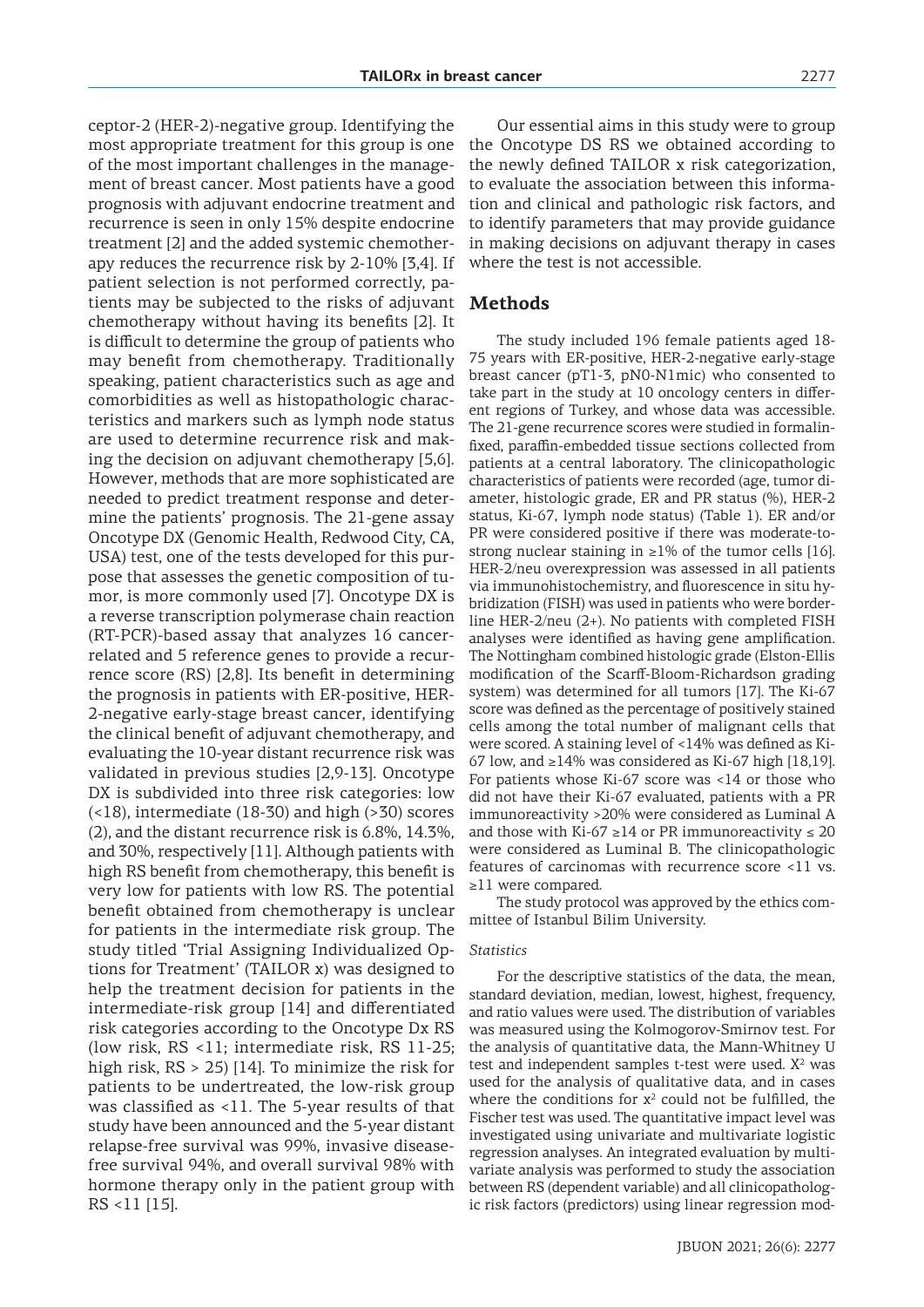els. The risk factors (independent variables) included in the multivariate regression analysis were age, tumor size, tumor grade, ER score, PR score, Ki-67 score, and HER2 score (per immunohistochemistry). The cut-off p value for statistical significance was <0.05 in all analyses performed. SPSS version 22.0 was used for the analysis of clinical and histopathologic data.

# **Results**

Table 1 shows the patient and tumor characteristics at the time of surgery. The mean age of the 196 patients was 50.11 years (range, 26-75). The histopathology results of patients were as follows: 82.1% (n=161) invasive ductal, 11.7% (n=23) invasive lobular and 6.12% other rare results (mucinous (n=3), metaplastic (n=1), micropapillary  $(n=2)$ , cribriform  $(n=4)$ , and papillary  $(n=2)$ ). Breastconserving surgery was performed on 152 patients (77.55%) and mastectomy on 44 patients (22.44%). Sentinel lymph node biopsy (SLNB) was performed in all of the patients. SLNB was deemed sufficient for 166 patients (84.69%) with conclusive negative paraffin results, and axillary lymph node dissection (ALND) was performed on 30 patients (15.30%) who had positive or suspected diagnosis from their frozen sections. Micrometastasis (pN1mic) was identified in 11 patients (5.6%) and isolated tumor cells ( $pNO(i+)$  were identified in 5 patients ( $2.55\%$ ) (Table 1). The majority of patients had histological grade 2 (n=132, 67.34%). The number of patients with a Ki-67 score <14 was 70 (35.71%), and the number of patients with a Ki-67 score ≥14 was 88 (44.89%). The Ki-67 score of 38 patients (19.38%) was not known.

In the univariate analysis, young age (<50 years), low PR positivity (cut-off: 20%), Ki-67 score (cut-off: ≥14%), and high RS (≥11) were identified as significantly correlated (p=0.011, p=0.002, p=0.005, respectively). No significant correlations were identified between tumor diameter, lymph node status (micrometastasis, isolated tumor cell), ER score, grade, and RS (Table 2). Among the patients, (95 patients, 48.4%) had Luminal A and 51.5% (101 patients) had Luminal B molecular subtypes. The RS was <11 in 26 patients (27.36%) with Luminal A subtype, and in 9 (8.91%) with Luminal B sub-

|                      | RS < 11               |      | $RS \geq 11$          |      | $\,p\,$            |
|----------------------|-----------------------|------|-----------------------|------|--------------------|
|                      | Mean $\pm$ SD / n (%) | Med  | Mean $\pm$ SD / n (%) | Med  |                    |
| Age                  | $53.8 \pm 10.6$       | 51.5 | $49.2 \pm 9.6$        | 48.0 | 0.019 <sup>b</sup> |
| Age, years           |                       |      |                       |      | 0.009              |
| < 50                 | 13(36.1)              |      | 96 (60.0)             |      |                    |
| $\geq 50$            | 23(63.9)              |      | 64 (40.0)             |      |                    |
| Tumor diameter (cm)  | $18.2 \pm 7.7$        | 17.0 | $19.7 + 8.7$          | 18.0 | 0.327 <sup>b</sup> |
| Tumor size (cm)      |                       |      |                       |      | 0.559a             |
| $\leq 1$             | 2(5.6)                |      | 11(6.9)               |      |                    |
| $1 - 2$              | 20(55.6)              |      | 73 (45.6)             |      |                    |
| >2                   | 14 (38.9)             |      | 76 (47.5)             |      |                    |
| <b>Stage</b>         |                       |      |                       |      | 0.639a             |
| 1a                   | 0(0.0)                |      | 2(1.3)                |      |                    |
| 1 <sub>b</sub>       | 5(13.9)               |      | 20(12.5)              |      |                    |
| 1 <sub>c</sub>       | 19(52.8)              |      | 78 (48.8)             |      |                    |
| Stage 2              | 12 (33.3)             |      | 60 (37.5)             |      |                    |
| Histologic grade     |                       |      |                       |      | $0.173^{a}$        |
| I                    | 5(13.9)               |      | 21(13.1)              |      |                    |
| $\rm II$             | 28 (77.8)             |      | 104 (65.0)            |      |                    |
| III                  | 3(8.3)                |      | 35(21.9)              |      |                    |
| ER (%) positivity    | 84.0±22.9             | 90.0 | 84.0±19.8             | 90.0 | $0.603^{b}$        |
| PR (%) positivity    | $68.2 \pm 29.7$       | 80.0 | $47.0 \pm 35.7$       | 50.0 | 0.001 <sup>b</sup> |
| Ki-67 (%)            | $12.0 + 9.4$          | 10.0 | $21.1 \pm 16.1$       | 18.0 | 0.001 <sup>b</sup> |
| Lymph node count     | $4.3 + 5.6$           | 2.0  | $4.4 \pm 5.7$         | 2.0  | 0.476 <sup>b</sup> |
| Isolated tumor cells |                       |      | 5                     |      |                    |
| Micrometastasis      | $\overline{2}$        |      | $\mathcal{O}$         |      |                    |

**Table 1.** Patient characteristics sorted by the recurrence score

<sup>a</sup>Mann-Whitney U test, <sup>b</sup>x<sup>2</sup> test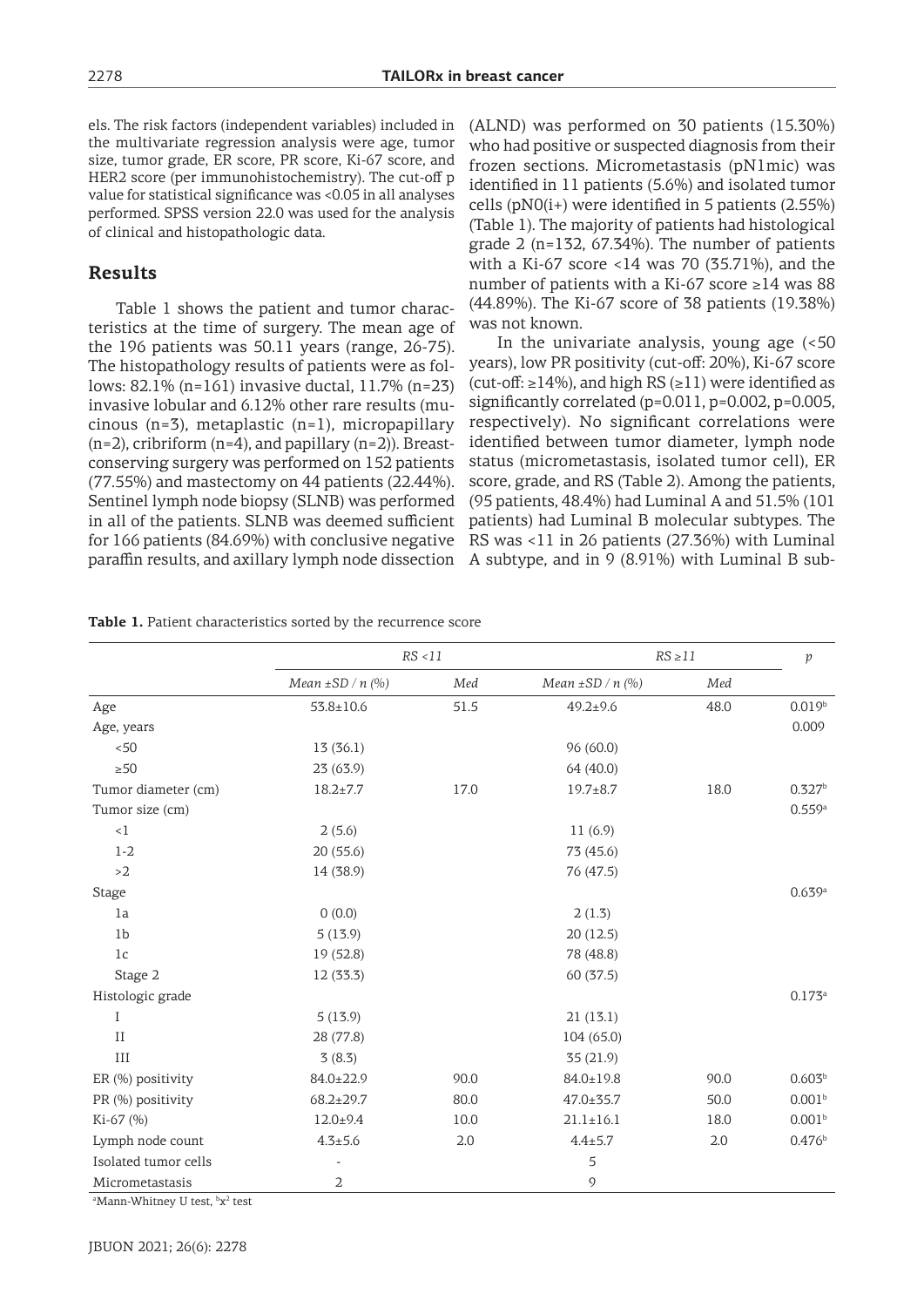histopathologic parameters, identified a significant correlation between young age (<50 years), low PR level, and the patient group with  $RS \geq 11$  (p=0.001, p=0.001, respectively) (Table 2).

When the RS value of TAILORx was taken as the thresholds value of 16, 21, and 26, Ki-67 and PR loss were found to be statistically significantly higher in the higher RS group than in the lower RS group.

We compared the changes in different risk groups with  $x^2$  by dividing them into different age groups (35, 40 and 50 years). When RS 11 was considered, the number of patients over the age of 50 was higher in the groups below RS 11 than 11 and above.When RS 21 was considered, the number of patients over 40 years of age was higher in patients below RS 21 than 21 and above. When RS 26 was considered, the number of patients both over 40 and 35 years was higher in the below groups of RS 26 than 26 and above.No age

type. The multivariate analysis, which included all group of 35, 40 and 50 years was affected from threshold for RS 16.

> In multivariate analysis,from the adjusted factors [NPI score, LI (+/-), VI(+/-), PR(+/-), Ki-67 ( $\leq$ 20% vs >20%), LN (-/ith/mi +), histology (idc/NOS), PR % (≤20% vs >20%), stage (1,2/3), tumor diameter  $(\leq 2 \text{ vs } > 2 \text{ cm})$ , age  $(\leq 50 \text{ vs } > 50, \leq 40/40, \leq 35 \text{ vs } > 35$ years ) age 50 and PR for RS 11and RS 16, age 40, PR, ER and NPI score for RS 21 and RS 26 were independent factors (Table 3).

There was significantly reverse correlation between age and RS (p<0.001) (Figure 1).

#### **Discussion**

A risk exists for the development of serious adverse effects during adjuvant chemotherapy for early-stage breast cancer [20] because the benefit from chemotherapy can only be obtained in patients with hormone-receptor-positive, early-stage breast cancer, therefore, the treatment decision should be

**Table 2.** Univariate and multivariate analyses of the association between clinicopathologic parameters and recurrence score

|                  | Univariate model |               |       |                | Multivariate model |       |  |
|------------------|------------------|---------------|-------|----------------|--------------------|-------|--|
|                  | 0 <sub>R</sub>   | 95% CI        | p     | 0 <sub>R</sub> | 95% CI             | р     |  |
| Age $(< 50)$     | 0.38             | $0.18 - 0.80$ | 0.011 | 0.27           | $0.12 - 0.60$      | 0.001 |  |
| TM diameter      | 1.02             | 0.98-1.07     | 0.327 |                |                    |       |  |
| Pathologic stage | 1.06             | $0.64 - 1.78$ | 0.813 |                |                    |       |  |
| Histologic grade | 1.56             | $0.82 - 2.99$ | 0.174 |                |                    |       |  |
| NPI score        | 1.52             | 0.84-2.74     | 0.164 |                |                    |       |  |
| ER               | 1.00             | $0.98 - 1.02$ | 0.993 |                |                    |       |  |
| <b>PR</b>        | 0.98             | 0.97-0.99     | 0.002 | 0.98           | 0.97-0.99          | 0.001 |  |
| Ki-67            | 1.07             | 1.02-1.13     | 0.005 |                |                    |       |  |

**Table 3.** Multivariate logistic regression adjusted from univariate analysis

|                                     |           | Multivariate model |                 |         |  |
|-------------------------------------|-----------|--------------------|-----------------|---------|--|
|                                     | <b>RS</b> | 0 <sub>R</sub>     | 95% CI          | р       |  |
| Age ( $\leq 50$ vs $>50$ )          |           | 0.277              | 0.124-0.619     | 0.002   |  |
| PR $(\leq 20\% \text{ vs } > 20\%)$ | 11/11     | 0.196              | 0.063-0.602     | 0.005   |  |
| Age $(s 50 \text{ vs } >50)$        |           | 0.378              | 0.198-0.721     | 0.003   |  |
| PR $(\leq 20\% \text{ vs } > 20\%)$ | 16/16     | 0.266              | 0.128-0.552     | < 0.001 |  |
| Age, years ( $\leq 40$ vs >40)      |           | 0.325              | 0.125-0.862     | 0.025   |  |
| NPI score                           |           | 2.932              | 1.553-5.570     | 0.001   |  |
| ER $(\leq 50\% \text{ vs } > 50\%)$ | 21/221    | 0.222              | 0.055-0.932     | 0.035   |  |
| PR $(\leq 20\% \text{ vs } > 20\%)$ |           | 0.128              | 0.058-0.278     | < 0.001 |  |
| Age $(40 \text{ vs } 40)$           |           | 0.216              | $0.047 - 0.990$ | 0.049   |  |
| NPI score                           |           | 2.600              | 1.304-5.183     | 0.007   |  |
| ER $(\leq 50\% \text{ vs } > 50\%)$ | 26/226    | 0.127              | 0.032-0.500     | 0.003   |  |
| PR $(\leq 20\% \text{ vs } > 20\%)$ |           | 0.143              | 0.066-0.359     | < 0.001 |  |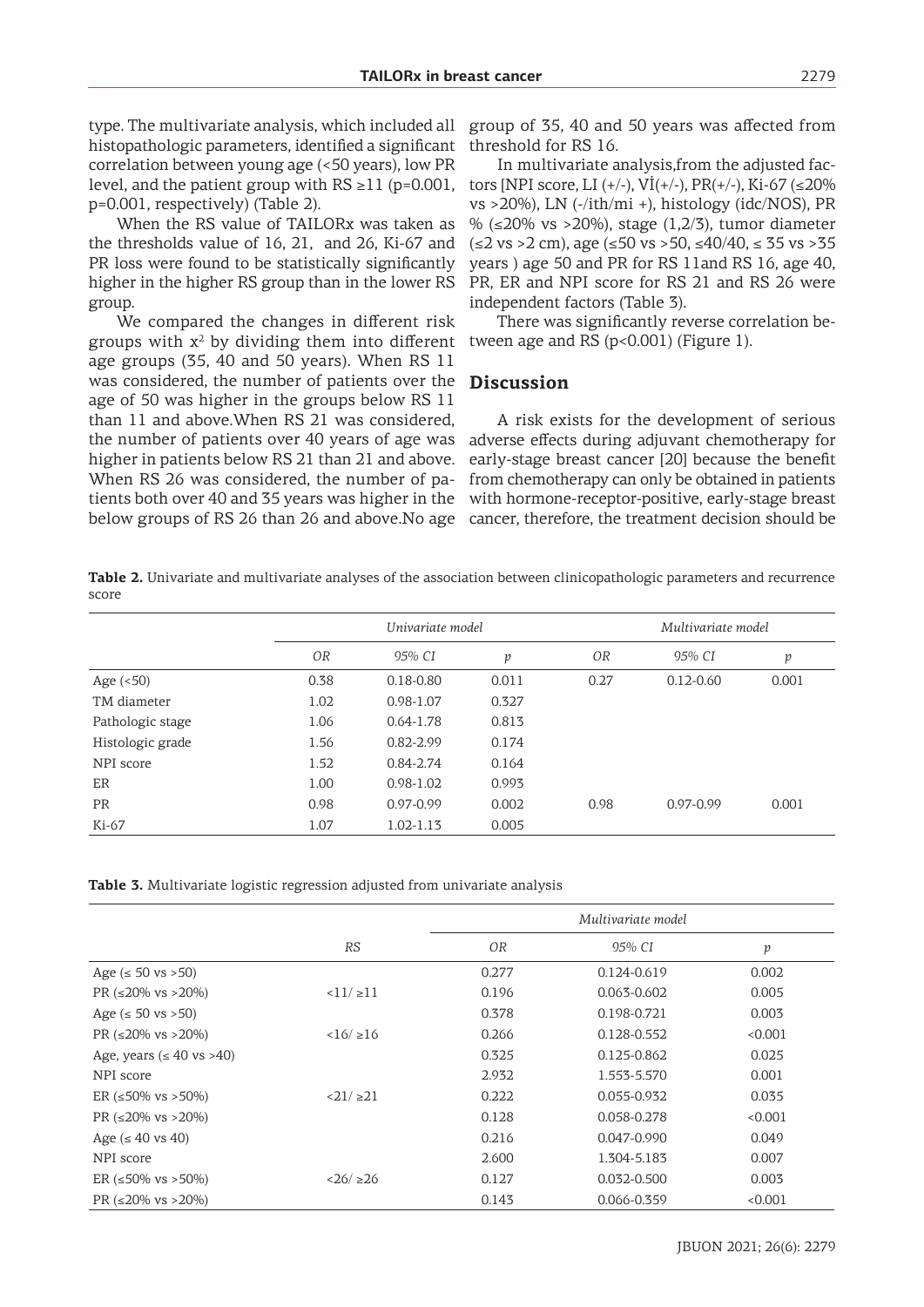

**Figure 1.** Reverse correlation between age and RS (p>0.01). The older the patients, the lower the recurrence scores.

made very carefully and overtreatment should be avoided [21]. The decision for adjuvant chemotherapy taken by oncologists is shaped by taking clinicopathologic parameters such as age, tumor diameter, histology results and receptor status into account; however, more detailed analyses are required to ensure standardization in treatment approaches [22].

Several gene-expression tests have been developed to assess the potential benefit of treatment and the mean distant recurrence risk [26] such as Mammaprint (Agendia BV, Amsterdam, The Netherlands), a microarray-based assay that assesses the expression of 70 genes (23); Mammostrat (Clarient, Aliso Viejo, CA, USA) [24]; EndoPredict, a 12-gene test [25]; and Oncotype DX (Genomic Health, Inc., Redwood City, CA), a 21-gene-expression test [2]. Among these, Oncotype DX is the most frequently used and various studies have proven that it changes the adjuvant treatment decision by a minimum of 30% [27-29]. However, there are difficulties in accessing this test in Turkey due to its high cost; therefore, the treatment decision is generally taken based on classic risk factors. Several studies identified a correlation between Oncotype DX RS and some clinicopathologic parameters, and these parameters have been used in taking the treatment decision in cases where accessing the test is not possible [15,30-33].

Ingoldsby et al conducted a study in which they assessed Oncotype DX and TAILOR x risk categories along with histopathologic markers and identified a significant correlation between nuclear

pleomorphism, PR negativity, and high Ki-67 level, and intermediate and high RS, whereas no correlations were identified between lymphovascular invasion and tumor diameter [30]. Clark et al proved that there was a correlation between PR expression and Oncotype DX recurrence score in their study [31]. Ozmen et al identified a significant correlation between PR immunoreactivity, Ki-67 level, and RS in their study that included 165 patients [34].

In the study conducted by Sparano et al, RS was found as <11 in 15.9% of patients and a significant difference was identified between grade, age, and PR expression in comparison with the patient group with  $RS ≥ 11$ . The ratios of high grade, young age, and low PR expression were significantly higher in the patient group with  $RS \geq 11$  [15]. In our study, 18.3% of our patients were in the RS <11 group, and 81.6% were in the RS≥11 group. In the univariate analysis, a significant correlation was identified between young age (<50 years), low PR immunoreactivity (≤20), and high Ki-67 level (≥14) and  $RS \geq 11$ . In the multivariate analysis, there continued to be a correlation between age and PR and the significance for the level of Ki-67 was lost. Parallel relations between Ki-67 level and RS could not be demonstrated because no central pathologic analyses were performed in our study due to the lack of conformity among laboratories for the assessment of this parameter.

In this study, we compared the patients according to the with different RS thresholds [11,16,21, 26] similar to those in the TAILOR x study. We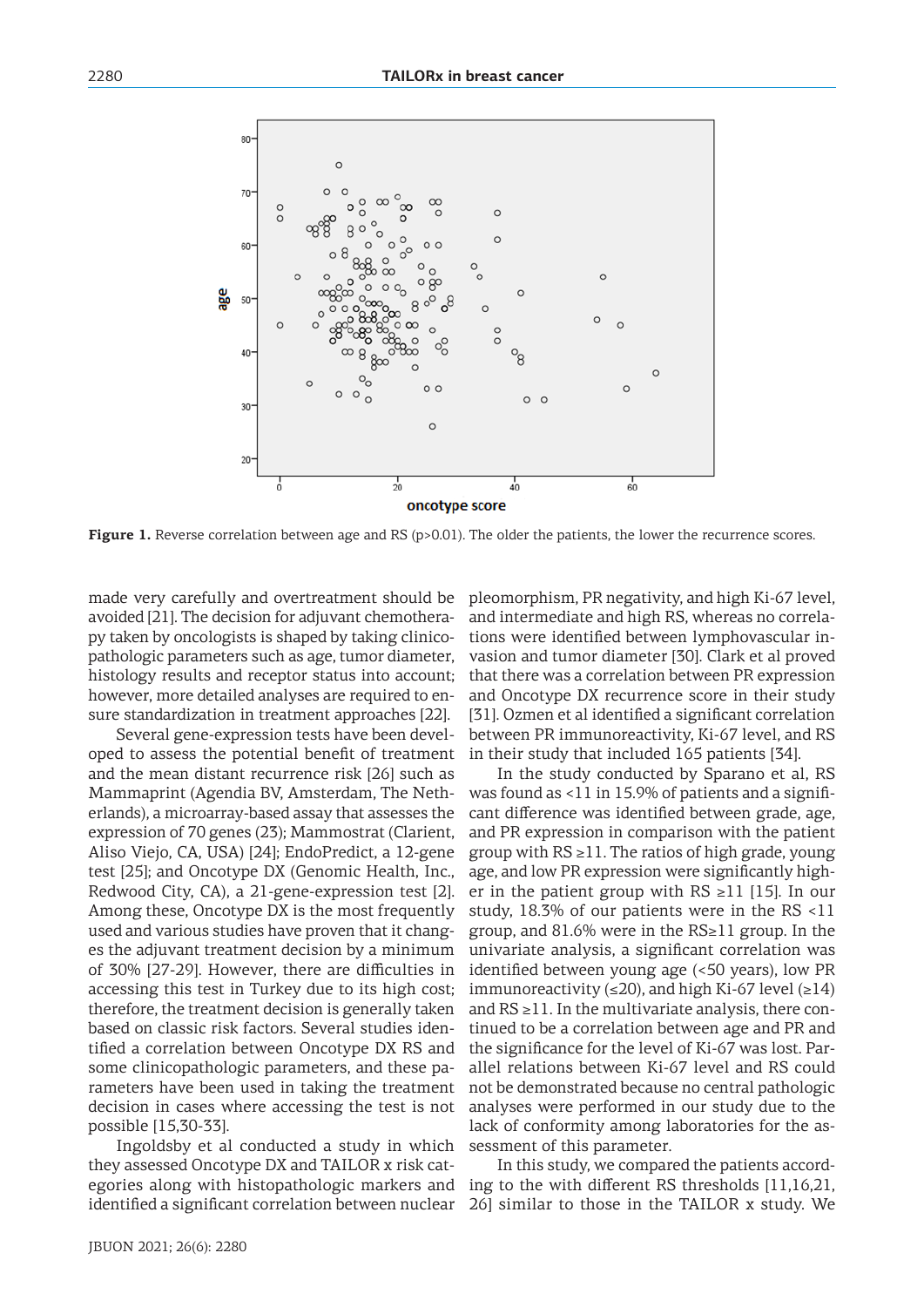observed that higher Ki-67 level and PR loss were lower in older patients than in younger ones. We found a significant inverse correlation between age and RS score ( $p \le 0.001$ ). It is known that patients under 51 years of age with a RS cutoff of 21 and above in subgroups according to TAILOR x have 6.5% greater distant metastasis-free survival with chemotherapy than patients 51 and above. Although this study did not include survival analysis, it showed that in the younger patient group ( $\leq 35$ ) vs > 35 years) there was a significant difference in the RS 26 threshold value, whereas in the advanced age group ( $\leq$  50 vs > 50 years) there was a significant difference in the RS 11 threshold value. Combining the data of TAILORx with this study, the higher rate of RS patients in the younger age group was more prominent, but the contribution of chemotherapy was more independent of age.

Several studies have emphasized that parameters such as the PR expression level, grade, Ki-67 proliferative index and age are correlated with Oncotype DX RS in ER-positive, node-negative, early-stage breast cancer and assist in determining the treatment decisions in cases where the test is not accessible [32,33, 35,36,37]. PR negativity and low immunoreactivity were especially identified as being significantly correlated with high RS [32,33]. Rakha et al found a significant correlation between PR negativity and recurrence risk and short survival time in their study [38]. The reason for this situation may be that patients who are PR-negative are more refractory to endocrine treatment and have a more aggressive progression in comparison with those who are PR-positive [39]. The most significant characteristic of the Luminal B molecular subtype is a high level of Ki-67 and low PR immunoreactivity or negativity; the St. Gallen International Expert Consensus supports the addition of adjuvant chemotherapy to hormone therapy in this group of patients, which has a high risk of recurrence [40].

In conclusion, the Oncotype DX test is important in determining the treatment decision for patients with ER-positive, node-negative early-stage breast cancer, independently from clinicopathologic parameters, and it has become widely used in recent years. According to the TAILORx risk category, endocrine treatment alone is deemed sufficient in the group of patients with RS <11.

When we compared the RS <11 patient group with the group of patients with  $\geq 11$  according to the TAILORx categorization, some data indicated that certain clinicopathologic markers such as age and PR receptor may aid in determining patients with RS <11. There was a significant inverse correlation between age and RS score (p<0.001).

This situation may be important in terms of taking the decision for adjuvant treatment when genomic tests cannot be accessed in societies with more limited healthcare resources. However, the most important challenge in using the pathologic markers in early-stage breast cancer to determine the adjuvant treatment decision is the difficulty in ensuring consistency among centers where analyses are conducted. To amend this situation, diligent training efforts supported by nation-wide branch associations are required. Furthermore, the results of comparative, prospective, and randomized studies where genomic and pathologic analyses are conducted at a single center should be awaited to confidently base the adjuvant treatment decision for patients at intermediate-risk solely on pathologic studies.

### **Acknowledgements**

The authors would like to thank Mr. David Chapman for his meticulous editing of the manuscript.

## **Conflict of interests**

The authors declare no conflict of interests.

### **References**

- 1. Ozmen V. Breast Cancer in Turkey: Clinical and Histopathological Characteristics (Analysis of 13.240 Patients). J Breast Health 2014; 10: 98-105. DOI: 10.5152/ tjbh.2014.1988
- 2. Paik S, Shak S, Tang G et al. A multigene assay to predict recurrence of tamoxifen-treated, node-negative breast cancer. New Engl J Med 2004;351:2817-26.
- 3. Dowsett M, Cuzick J, Wale C et al. Prediction of risk of distant recurrence using the 21-gene recurrence

score in node-negative and node-positive postmenopausal patients with breast cancer treated with Anastrozole or tamoxifen: a TransATAC study. J Clin Oncol 2010;28:1829-34.

4. Early Breast Cancer Trialists' Collaborative Group (EBCTCG). Effects of chemotherapy and hormonal therapy for early breast cancer on recurrence and 15-year survival: an overview of the randomised trials. Lancet 2005;365:1687-717.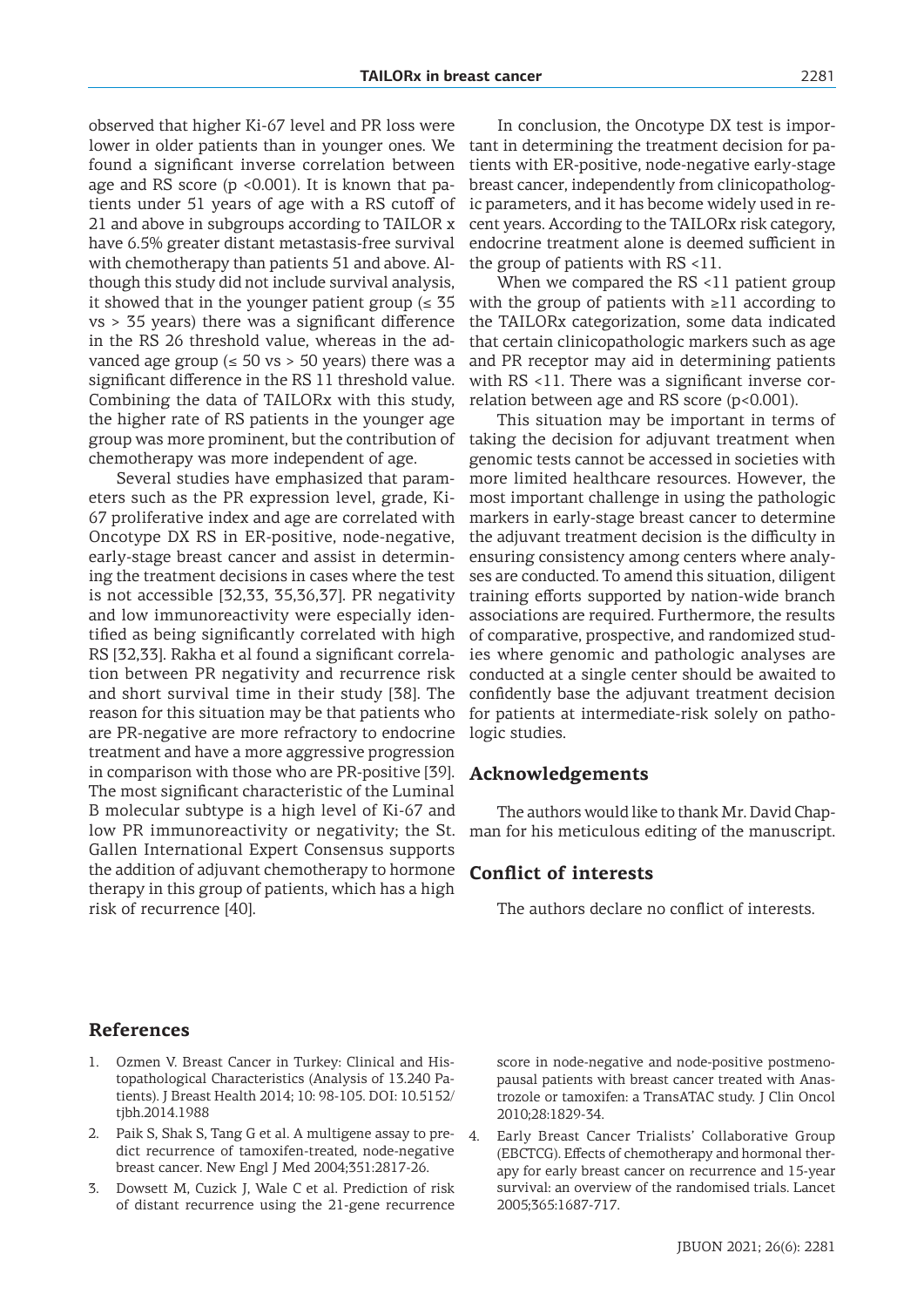- 5. Geradts J, Bean SM, Bentley RC, Barry WT. The Oncotype recurrence score is correlated with a composite index including routinely reported pathobiologic features. Cancer Invest 2010;28:969-77.
- 6. Dowsett M, Smith IE, Ebbs SR et al. IMPACT Trialists Group. Prognostic value of Ki-67 expression after short-term presurgical endocrine therapy for primary breast cancer. J Natl Cancer Inst 2007;99:167-70.
- 7. Network NCC: Breast Cancer. In: NCCN Clinical Practice Guidelines in Oncology. Vol. 2010; 2010.
- 8. Cronin M, Pho M, Dutta D et al. Measurement of gene expression in archival paraffin-embedded tissues: development and performance of a 92-gene reverse transcriptase-polymerase chain reaction assay. Am J Pathol 2004; 164:35-42.
- 9. Esteban J, Baker J, Cronin M, Liu MG, Mena R, Shak S. Tumor gene expression and prognosis in breast cancer: multi-gene RT-PCR assay of paraffin-embedded tissue. ASCO2003;850 (abstract 3416).
- 10. Paik S, Shak S, Tang G et al. Multi-gene RT-PCR assay for predicting recurrence in node negative breast cancer patients-NSABP studies B-20 and B-14 [abstract]. Breast Cancer Res Treat 2003;82:A16. http://www.sabcs. org
- 11. Paik S, Tang G, Shak S et al. Gene expression and benefit of chemotherapy in women with node-negative, estrogen receptor-positive breast cancer. J Clin Oncol 2006; 24:3726-34.
- 12. Albain KS, Barlow WE, Shak S et al. Breast Cancer Intergroup of North America. Prognostic and predictive value of the 21-gene recurrence score assay in postmenopausal women with node-positive, oestrogenreceptor-positive breast cancer on chemotherapy: a retrospective analysis of a randomized trial. Lancet Oncol 2010;11:55-65.
- 13. Mamounas EP, Tang G, Fisher B et al. Association between the 21 gene recurrence score assay and risk of locoregional recurrence in node negative, estrogen receptor positive breast cancer: results from NSABP B 14 and NSABP B 20. J Clin Oncol 2010; 28;1677 83.
- 14. Sparano JA. TAILORx: trial assigning individualized options for treatment (Rx). Clin Breast Cancer 2006;7:347- 50.
- 15. Sparano JA, Gray RJ, Makower DF et al. Prospective Validation of a 21-Gene Expression Assay in Breast Cancer. N Eng J Med 2012;373:2005-14.
- 16. Acs G, Esposito NN, Kiluk J, Loftus L, Laronga C. A mitotically active, cellular tumor stroma and/or inflammatory cells associated with tumor cells may contribute to intermediate or high Oncotype DX Recurrence Scores in low-grade invasive breast carcinomas. Mod Pathol 2012;25:556-66.
- 17. Elston CW, Ellis IO, Pinder SE. Prognostic factors in invasive carcinoma of the breast. Clin Oncol(R Coll Radiol) 1998;10:14-7.
- 18. Goldhirsch A, Wood WC, Coates AS, Gelber RD, Thürlimann B, Senn HJ; Panel members. Strategies for subtypes - dealing with the diversity of breast cancer: highlights of the St. Gallen International Expert Consensus on the Primary Therapy of Early Breast Cancer 2011. Ann Oncol 2011;22: 1736-47.
- 19. Alco G, Bozdogan A, Selamoglu D et al. Clinical and histopathological factors associated with Ki-67 expression in breast cancer patients. Oncol Lett 2015;9:1046-54.
- 20. Fisher B, Brown AM, Dimitrov NV et al. Two months of doxorubicin-cyclophosphamide with and without interval reinduction therapy compared with 6 months of cyclophosphamide, methotrexate and fluorouracil in positive-node breast cancer patients with tamoxifennonresponsive tumors: results from the National Surgical Adjuvant Breast and Bowel Project B-15. J Clin Oncol 1990;8:1483-96.
- 21. Fisher B, Jeong JH, Bryant J, Anderson S, Dignam J, Fisher ER, Wolmark N; National Surgical Adjuvant Breast and Bowel Project randomised clinical trials. Treatment of lymph-node-negative, oestrogen-receptor-positive breast cancer: long-term findings from National Surgical Adjuvant Breast and Bowel Project randomised clinical trials. Lancet2004;364:858-68.
- 22. Hornberger J, Cosler LE, Lyman GH. Economic analysis of targeting chemotherapy using a 21-gene RT-PCR assay in lymph-node-negative, estrogen-receptorpositive, early-stage breast cancer. Am J Manag Care 2005;11:313-24.
- 23. Aebi S, Davidson T, Gruber G, Castiglione M; ESMO Guidelines Working Group. Primary breast cancer: ESMO Clinical Practice Guidelines for diagnosis, treatment and follow up. Ann Oncol 2010; 21(Suppl 5): v9 v14.
- 24. Ring BZ, Seitz RS, Beck R et al. Novel prognostic immunohistochemical biomarker panel for estrogen receptor-positive breast cancer. J Clin Oncol 2006;24:3039- 47.
- 25. Filipits M, Rudas M, Jakesz R et al. EP Investigators. A new molecular predictor of distant recurrence in ERpositive, HER2-negative breast cancer adds independent information to conventional clinical risk factors. Clin Cancer Res 2011;17:6012-20.
- 26. Markopoulos C, van de Velde C, Zarca D, Ozmen V, Masetti R. Clinical evidence supporting genomic tests in early breast cancer: Do all genomic tests provide the same information? Eur J Surg Oncol 2016 Aug 31. pii: S0748-7983(16)30857-5. doi: 10.1016/j. ejso.2016.08.012. [Epub ahead of print] Review. PMID: 27639633.
- 27. Lo SS, Mumby PB, Norton J et al. Prospective multicenter study of the impact of the 21-gene recurrence score assay on medical oncologist and patient adjuvant breast cancer treatment selection. J Clin Oncol 2010;28:1671-6.
- 28. Albanell J, González A, Ruiz-Borrego Met al. Prospective transGEICAM study of the impact of the 21-gene Recurrence Score assay and traditional clinicopathological factors on adjuvant clinical decision making in women with estrogen receptor-positive (ER+) nodenegative breast cancer. Ann Oncol 2012;23:625-31.
- 29. Ozmen V, Atasoy A, Gokmen E et al.Impact of Oncotype DX Recurrence Score on Treatment Decisions: Results of a Prospective Multicenter Study in Turkey. Cureus 2016:e522. doi: 10.7759/cureus.522. PMID: 27081583.
- 30. Ingoldsby H, Webber M, Wall D, Scarrott C, Newell J, Callagy G. Prediction of Oncotype DX and TAILORx risk